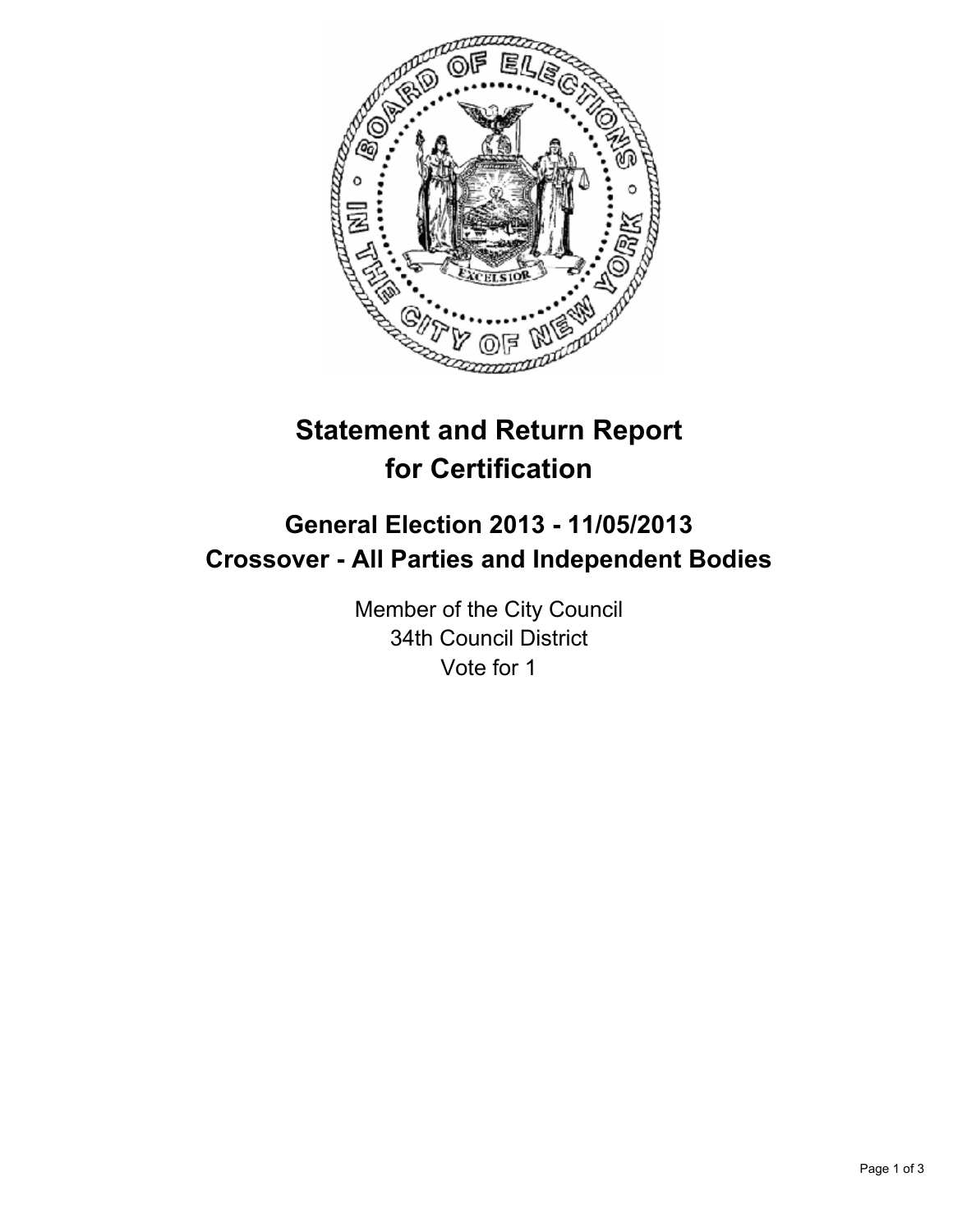

### **Kings County**

| <b>PUBLIC COUNTER</b>                                    | 13,925         |
|----------------------------------------------------------|----------------|
| <b>EMERGENCY</b>                                         | 14             |
| ABSENTEE/MILITARY                                        | 135            |
| <b>FEDERAL</b>                                           | 0              |
| <b>SPECIAL PRESIDENTIAL</b>                              | $\mathbf{0}$   |
| <b>AFFIDAVIT</b>                                         | 233            |
| <b>Total Ballots</b>                                     | 14,307         |
| Less - Inapplicable Federal/Special Presidential Ballots | 0              |
| <b>Total Applicable Ballots</b>                          | 14,307         |
| ANTONIO REYNOSO (DEMOCRATIC)                             | 10,709         |
| ANTONIO REYNOSO (WORKING FAMILIES)                       | 1,147          |
| <b>GLADYS SANTIAGO (SCHOOL CHOICE)</b>                   | 440            |
| <b>BONNIE RATT (WRITE-IN)</b>                            | 1              |
| DAVIN RAY (WRITE-IN)                                     | 2              |
| HEATHER HATTON (WRITE-IN)                                | 1              |
| <b>JAMES MARION (WRITE-IN)</b>                           | 1              |
| STEPHANIE EISENBERG (WRITE-IN)                           | 1              |
| SUSAN WILLIAMS (WRITE-IN)                                | 1              |
| TERESA TORO (WRITE-IN)                                   | $\mathbf{1}$   |
| TOMMY TORRES (WRITE-IN)                                  | $\overline{2}$ |
| UNATTRIBUTABLE WRITE-IN (WRITE-IN)                       | 13             |
| <b>VINCENT GENTILE (WRITE-IN)</b>                        | 1              |
| VITO LOPEZ (WRITE-IN)                                    | 1              |
| <b>Total Votes</b>                                       | 12,321         |
| Unrecorded                                               | 1,986          |

#### **Queens County**

| <b>PUBLIC COUNTER</b>                                    | 2,054 |
|----------------------------------------------------------|-------|
| <b>EMERGENCY</b>                                         | 0     |
| <b>ABSENTEE/MILITARY</b>                                 | 28    |
| <b>FEDERAL</b>                                           | 0     |
| SPECIAL PRESIDENTIAL                                     | 0     |
| <b>AFFIDAVIT</b>                                         | 34    |
| <b>Total Ballots</b>                                     | 2,116 |
| Less - Inapplicable Federal/Special Presidential Ballots | 0     |
| <b>Total Applicable Ballots</b>                          | 2,116 |
| ANTONIO REYNOSO (DEMOCRATIC)                             | 1,559 |
| ANTONIO REYNOSO (WORKING FAMILIES)                       | 166   |
| <b>GLADYS SANTIAGO (SCHOOL CHOICE)</b>                   | 117   |
| UNATTRIBUTABLE WRITE-IN (WRITE-IN)                       | 3     |
| <b>Total Votes</b>                                       | 1,845 |
| Unrecorded                                               | 271   |